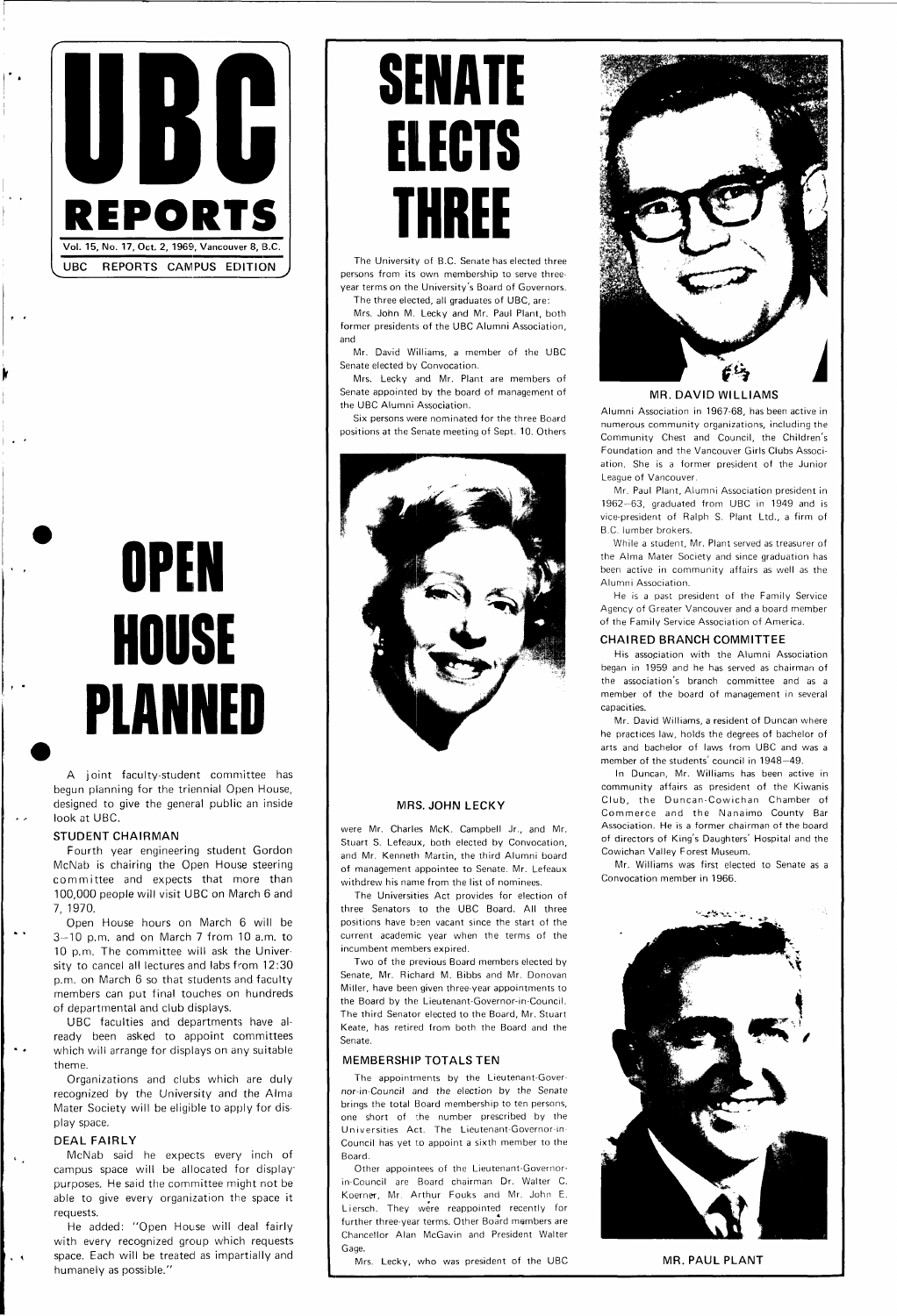# **DICK BETTS, PRESIDEN COURSE UNIONS AND**



**Dick Betts, president of the Arts Undergraduate Society and a third year student majoring in anthropology and sociology, recently discussed the so-called course or departmental unions of students, which are taking shape in some UBC departments. He was asked how course unions began and what functions they serve.** 

**DICK BETTS:** Course unions first grew up a couple of years ago when the notions of academic reform were being put forward by various people. Course unions were seen, at that time, as a meeting place for students, as a basis on which students could get together, free from professorial and administrative restraints, and work out exactly what they were doing within the faculty, and to discuss basically the directions the department was taking and how it affected them.

Some of the main priorities last year were some sort of student representation on departmental decision-making bodies such as curriculum committees, academic planning committees, things of this nature.

**UBC REPORTS: Are course unions exclusively student organizations, or is any attempt made to draw in the members of the faculty? Do they exist entirely outside the administrative structure of the department?** 

**DICK BETTS:** Well, I'd say the central idea was to get them to exist outside the particular department, but we've never refrained from bringing in a teaching assistant, say, or whoever really wants to participate. In the past I'd

say they were conducted in a sort of club atmosphere.

### **PARITY ASKED**

I'll deal with the Anthrosoc Union, because it's the one I've had the most experience with. It endeavoured last year to set up regular business meetings, news letters, systems of communication with each member, and committees to discuss such things as academic planning. We were invited by the department to come and sit on these committees. Granted, it was purely token representation. We'd get something like two members on a very large body, and this is hardly in keeping with the idea of student parity, but this is the sort of thing we do.

There were educationals conducted and a few things were in the offing that never happened. One person, for instance, was in charge of a speakers' list and was going to bring people in from the National Liberation Front and that sort of thing to speak to us developments in Viet Nam. Since we werent told in the classroom, we might as well get it first hand if we could. Now this never came off, but we tried anyway.

**UBC REPORTS: You've spoken to some extent of the purposes of these organizations, and I'd like a bit more detail. You spoke of discussing the direction the department was taking. Let's assume for a moment that a departmental union was not satisfied with the direction the department was taking. What course of action would the student organization take in that case?** 

**DICK BETTS:** Well, basically there wasn't much we could do last year. This year I ho we can actually press for such things as parity on departmental committees—an equal number of students and faculty. I think it's completely fallacious to say, for instance, that we're dissatisfied with the way this department's going, so let's get out and change it when legalistically you have only two students on a committee.

It's very unrealistic to suppose that two students on a committee can do anything. But if we can reason things out and have equal representation, then even in the learning process we stand half a chance of seeing our ideas put through and can debate with department heads on the matters that we bring to them. We hope that through equal representation we can get some action initiated from the students' point of view. We want to head towards a democratic university by any legal means, at first at least, and press for equal representation in departments. **UBC REPORTS: What departments within the university, in addition to anthropology and sociology, now have departmental unions? DICK BETTS:** Well, as I say, this is a new year. A lot of people became somewhat disenchanted with the unions last year simply because they felt so impotent in them. I've spoken to several people in the history union who have flatly refused to come back. I don't know about the English literary union. **UBC REPORTS: So the development of these unions is really in a beginning state.** 

**DICK BETTS:** Oh yes, very.

**UBC REPORTS: Is it your hope that in the current academic year most other depart-**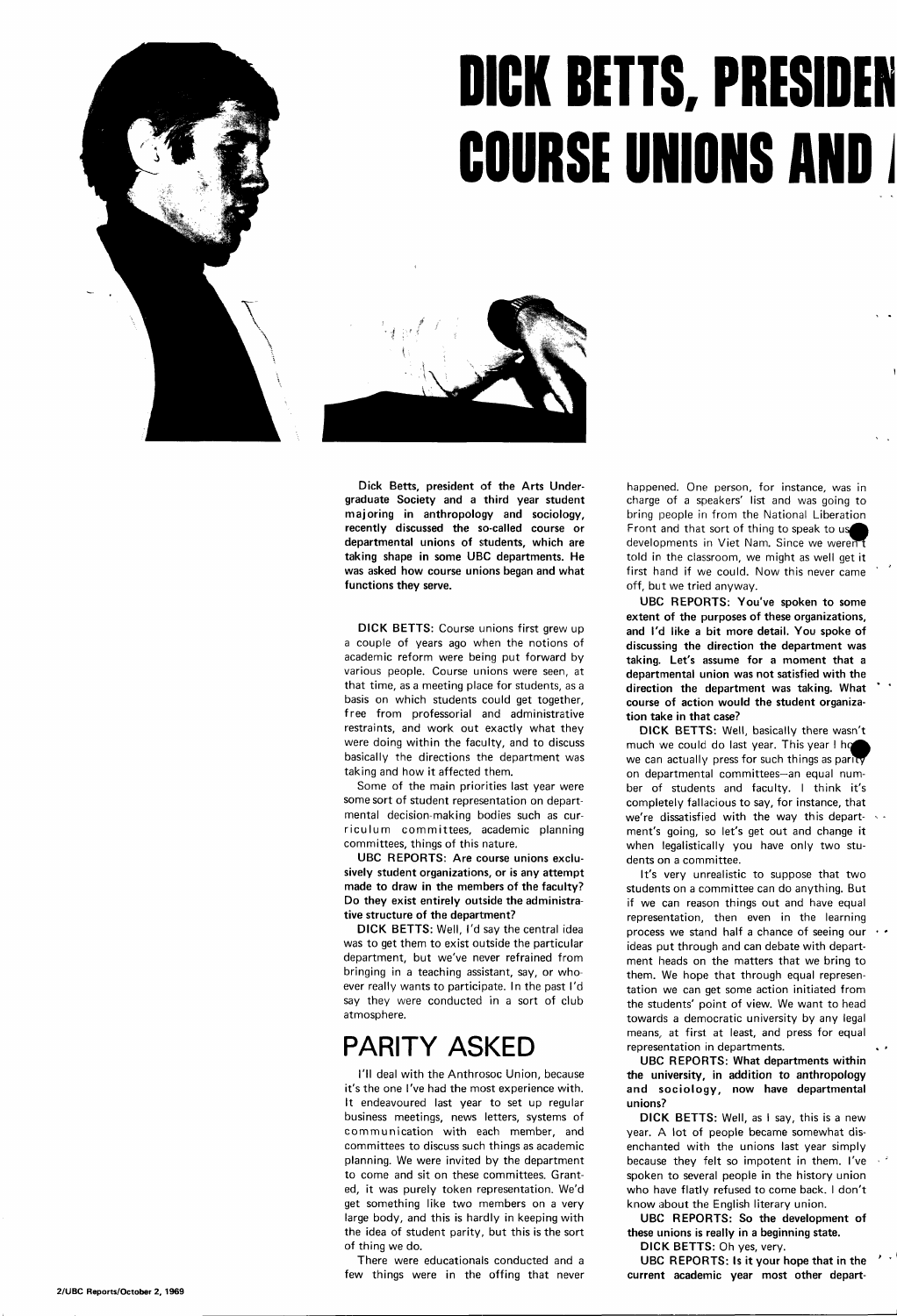# **T OF AUS, TALKS ADOUT \ POSSIDLE CONFRONTATION**

**ments will show enough interest to form their own course union among students?** 

**DICK BETTS:** Well, I think that would be in terms of student involvement. I think every department in the faculty of arts, and every other university department for that matter, should have a voluntary union of students that can help to formulate departmental decisions and get them through to the administration.

### **ABOLISH EXAMS**

One thing the history union could very easily press for is the abolition of exams, which I think don't serve any real place in the educational structure, the way it's going now. They could have some voice in determining king procedures, and the hiring and firing policies within the department. Students should have a voice in these matters because I think it's essential that this university become democratic.

**UBC REPORTS: Are there any other areas in which the unions would exercise an influence?** 

**DICK BETTS:** Social scientific research would be a main priority, I should think. My idea is that the Anthropology-Sociology Union should not consider itself alone in the field of the social sciences. It should unite  $\cdot$   $\cdot$  with other departments such as psychology and political science to form along the political science, sociology and anthropology lines at Simon Fraser University. We all know the kind of trouble the PSA department is in



now, but that's simply the administration that's causing that trouble, not the people in the department itself. The people in that • . department are concerned with human research, with developing human ideas within the community.

**UBC REPORTS: Presumably all of the professors in anthropology and sociology and the bulk of the students—certainly at the graduate level—and some of the upper class level, would be working on research projects ' • that interest them. When you talk about socio-economic research, are you thinking of research that has a more contemporary value?** 

**DICK BETTS:** I was thinking of human service research to the community. We all know, for instance, that the unemployed in our community are vastly neglected. There have been no progressive programs put forward for the unemployed or for the native people, the Indians. We tend to think of the native Indians as some sort of a social phenomenon that has to be absorbed without really trying to understand them. I think the primary thing, of course, is for the native people to somehow help themselves, but I think we can work with them.

The university has access to the means of research, the libraries, the data machines, that sort of thing. I think we should be able to say to the Native Alliance for Red Power, come into our university and find out what types of research you'd like done. Or if you don't want any research done then what types of social planning would you like to see the university undertake for your people?

**UBC REPORTS: So you see the research that course unions could undertake as being more concerned with immediate social prob-**

**lems in Canadian society.** 

**DICK BETTS:** That's right. Not only concerned, but really acting on them. I mean, it's fine to sit back and intellectualize, but unless you act upon your concerns, unless you act upon your findings, we're in the same old vacuum again.

**UBC REPORTS: Many of the things that you have mentioned as being concerns of course unions are areas that traditionally are reserved for the faculty of the university, who are employed to teach and do research and who have a vested interest in maintaining academic standards. I'm thinking here of such matters as who's hired and who's let go, matters of tenure and promotion, and that sort of thing. You're convinced that students, who are here for a relatively short period of time, have a contribution to make in these areas?** 

**DICK BETTS:** Yes, I definitely do. The kind of man who's teaching you is the kind of man that you're going to form your ideas from. There have been a few controversies in the past about ad hoc hiring and firing. The students have been very upset about it and yet student opinion was never listened to.

It's just plain frustrating for a student to be outside this whole process when it affects him, very basically, in his education. With regard to the areas of faculty concern, it seems to me that it's an area of concern for every citizen in the creation of a better kind of society and improving the quality of life. It seems to me that in this light it's not just the faculty who should be concerned. It's basically a student concern. If the student is learning about fields such as anthropology or sociology, the student should be doing something in those fields for the betterment of all mankind.

**UBC REPORTS: There is considerable resistance, and you must be aware of it, to the idea that parity is necessary or desirable. There seems to be fairly widespread agreement that some student representation—the amount varies from person to person—is desirable, and faculty members seem prepared to accommodate student requests. Do you see a confrontation between students and faculty coming if faculty members don't give on the question of parity?** 

**DICK BETTS:** Most likely. It depends on how strongly students are prepared to pursue their interests. If students are downright determined that they're going to have parity, and if faculty are determined thet they won't have parity, obviously you have the makings of a confrontation right there. It seems to me these things should be worked out in a reasonable way. If they can't be worked out in a reasonable way, other tactics will have to be resorted to.

**UBC REPORTS: Just one final question. Are the course unions the major plank in the AUS platform this year or does AUS have other goals?** 

**DICK BETTS:** Actually, out of the departmental union can come a whole range of problems such as those we've mentioned briefly. I've mentioned confrontation. This is not the idea of confrontation simply for the sake of confrontation. It comes from the idea that a very legitimate group in this university assume that such things as parity and a voice in hiring and firing decisions and that sort of thing and a very comprehensive system of educationals can come from the course unions inasmuch as they're a voluntary union.

Voluntary union has been much talked about in this university as a very real substitute for the involuntary union that we now have. Not only that, the involuntary union that we now have does not usually devote itself to curriculum or political matters within the university, whereas these course unions could. Educationals could come from this;

they can be a whole system of government in themselves.

**UBC REPORTS: What is embodied in the term "educationals"?** 

**DICK BETTS:** By an educational we mean, for instance, that a representative from the NLF, Red Power, a visiting professor or even the professors from our own department, can lecture to us on a topic that is not being covered within our present course content. These are educational, political, and culturally satisfying to students.

And the AUS, of course, would still be involved in other aspects of student services, such as entertainment events, dances and cultural events. We hope to be able to conduct a week-long teach-in during Arts Week so that problems within the faculty of arts can be aired freely and discussed in an open manner.